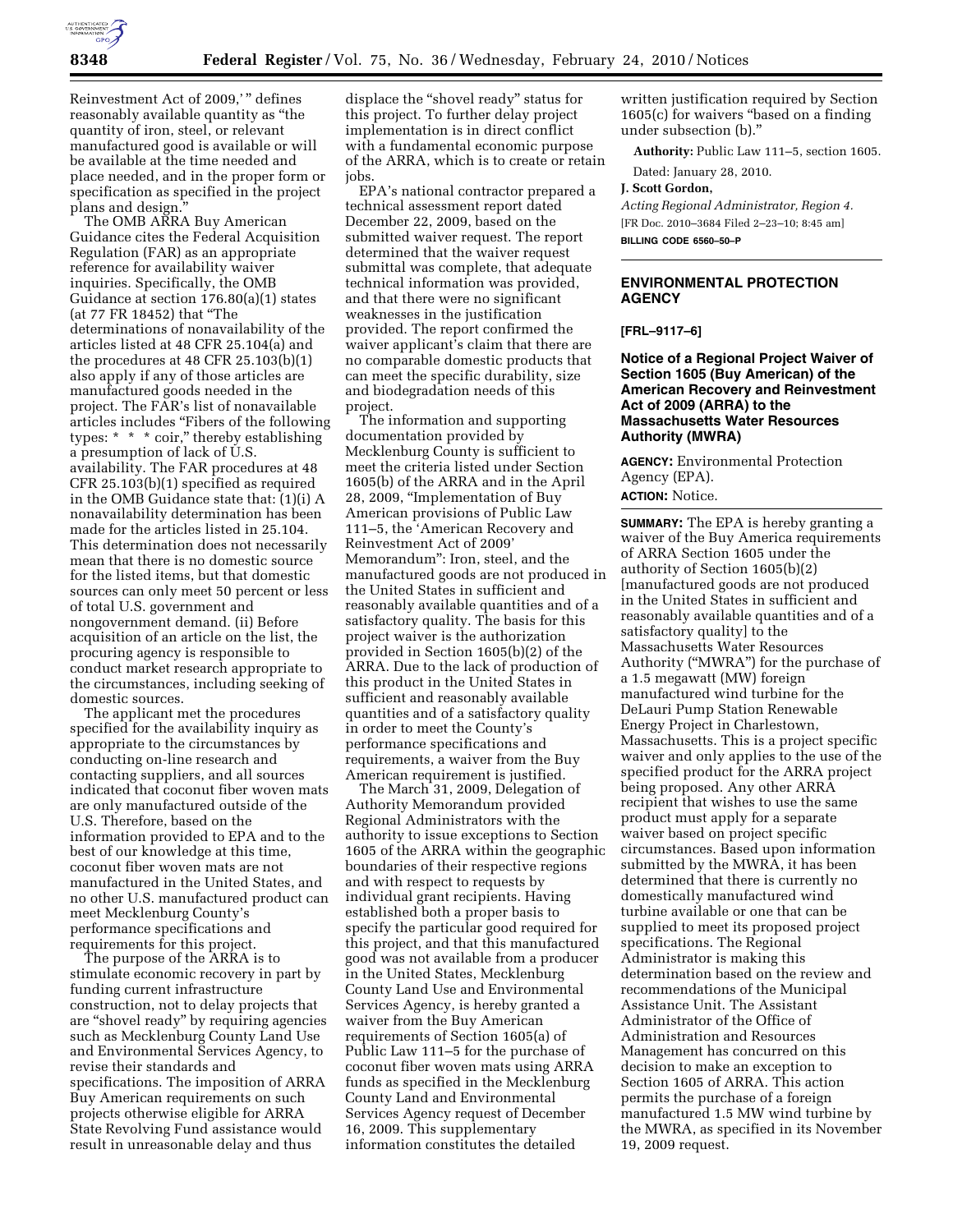**DATES:** *Effective Date:* February 11, 2010.

**FOR FURTHER INFORMATION CONTACT:**  David Chin, Environmental Engineer, (617) 918–1764, or Katie Connors, Environmental Engineer, (617) 918– 1658, Municipal Assistance Unit (CMU), Office of Ecosystem Protection (OEP), U.S. EPA, 5 Post Office Square, Suite 100, Boston, MA 02109–3912.

**SUPPLEMENTARY INFORMATION:** In accordance with ARRA Sections 1605(c) and 1605(b)(2), the EPA hereby provides notice that it is granting a project waiver of the requirements of Section 1605(a) of Public Law 111–5, Buy American requirements, to the MWRA for the purchase of a foreign manufactured 1.5 MW wind turbine to meet the MWRA's design and performance specifications as part of its proposed DeLauri Pump Station Renewable Energy Project in Charlestown, MA.

Section 1605 of the ARRA requires that none of the appropriated funds may be used for the construction, alteration, maintenance, or repair of a public building or a public works project unless all of the iron, steel, and manufactured goods used in the project is produced in the United States, or unless a waiver is provided to the recipient by the head of the appropriate agency, here the EPA. A waiver may be provided if EPA determines that (1) applying these requirements would be inconsistent with the public interest; (2) iron, steel, and the relevant manufactured goods are not produced in the United States in sufficient and reasonably available quantities and of a satisfactory quality; or (3) inclusion of iron, steel, and the relevant manufactured goods produced in the United States will increase the cost of the overall project by more than 25 percent.

The MWRA is proposing a renewable energy project consisting of a 1.5 MW wind turbine, secondary unit substation, switchgear, associated conductors and controls to be installed at an existing MWRA wastewater pump station (DeLauri Pump Station) in Charlestown, Massachusetts (MA). The DeLauri Pump Station has an average flow of 31 million gallons a day (mgd) and a peak capacity of 93 mgd and serves Charlestown and portions of the communities of Somerville, Cambridge, and Medford, MA. The pump station functions during dry and wet weather and serves to overcome the hydraulic differential required to continue gravity flow through the MWRA collection system and eventually to the Deer Island Wastewater Treatment Plant.

The site is located on an MWRA owned parcel of land along the north bank of the Mystic River and just west of Alford Street (Route 99) in the Charlestown section of Boston. The property area is comprised of 8.65 acres located in a strictly industrial area and does not have any immediate residential abutters. The DeLauri Pump Station building is located in the middle of the property. The planned location for the wind turbine is near the southwest edge of the Pump Station property adjacent to the Mystic River, and approximately 275 feet west of Route 99, a heavily traveled 4 lane undivided highway. The site is adjacent to the Boston Water and Sewer Commission property and directly across the highway from the 1600 MW U.S. Power Generating Company's Mystic Power Plant.

The MWRA is requesting a waiver for the purchase of a 1.5 MW wind turbine (comprised of all turbine components, including the blades, the nacelle (*i.e.*  cover housing that holds the equipment within a wind turbine), the gear box, low and high speed shafts, generator, controller, and brake), which is manufactured by Sinovel in China. The wind turbine is expected to generate electrical power to provide 80% of the simultaneous energy needs of the wastewater pump station itself. Contingent on pump station demand and wind conditions, the wind turbine is also expected to contribute more than 2.65 million kilowatt hours per year of clean renewable electricity back to the power grid, which is not consumed simultaneously with pump station demand. It should be noted that Massachusetts is one of several northeast states that has a climate change action plan which calls for significant  $CO<sub>2</sub>$  emission reductions by 2020. Integral to that plan is a wider adoption of non-emitting renewable sources of electricity. Wind power is currently the most practical source of renewable energy to meet that goal. The Massachusetts' Renewable Portfolio Standard (RPS) requires an increasing amount of the electricity sold in the Commonwealth to come from renewable electricity, including wind power. RPS is also one of the major policy tools put in place to meet the  $CO<sub>2</sub>$  reduction goals under the climate change plan. This project, while small, would contribute towards achieving those goals.

The MWRA waiver request was submitted just after the project was advertised for bid. The estimated total cost of the proposed design, build, and operate project is \$4.7M, with the wind turbine accounting for approximately half of the total cost. MWRA has specified a 1.5 MW wind turbine, with

a height of approximately 262 feet to the top of the tower, and 393 feet to the tip of the blade. The maximum blade diameter will be approximately 269 feet. This is the largest (and most efficient) wind turbine that can be installed and still comply with height limitations imposed by the Federal Aviation Administration at this particular site.

The MWRA has researched available domestic and foreign wind turbine manufacturers. One domestic manufacturer produces a larger capacity wind turbine, but the height of that turbine exceeds the Federal Aviation Administration height limitations for the site, and thus could not meet project specifications. Another domestic manufacturer that produces a wind turbine that meets project specifications was identified, but it is not willing to supply a wind turbine for installation at the DeLauri Pump Station due to site limitations. The domestic manufacturer's internal siting considerations recommended that, for safety in the event of icing, a setback distance of 1.5 times the hub height and rotor diameter be maintained. As the existing site did not allow for such a setback distance, the domestic manufacturer declined to make its product available for this project. However, the domestic manufacturer's internal siting considerations also provided for other possible mitigation techniques for properties that do not meet these setback considerations, but the manufacturer did not offer to make its product available based on the potential application of such techniques at this site.

One foreign manufacturer, which has been identified to have a 1.5 MW wind turbine that meets the technical specifications required by the MWRA, currently does not use the same site consideration limitations applied by the domestic manufacturer. The foreign manufacturer has agreed to supply a 1.5 MW wind turbine to the MWRA. There was also another foreign manufacturer that had been identified by the MWRA which had a 1.5 MW wind turbine that could meet the technical specifications, but that foreign manufacturer is now unwilling to provide single wind turbine installations.

There are currently no local, State, Federal, or international requirements regulating setback distances associated with potential icing conditions while operating wind turbines. There have been guidelines that have been suggested by various wind energy industry groups, some of which the identified domestic manufacturer has adopted, as well as model zoning ordinance/bylaws like the one that the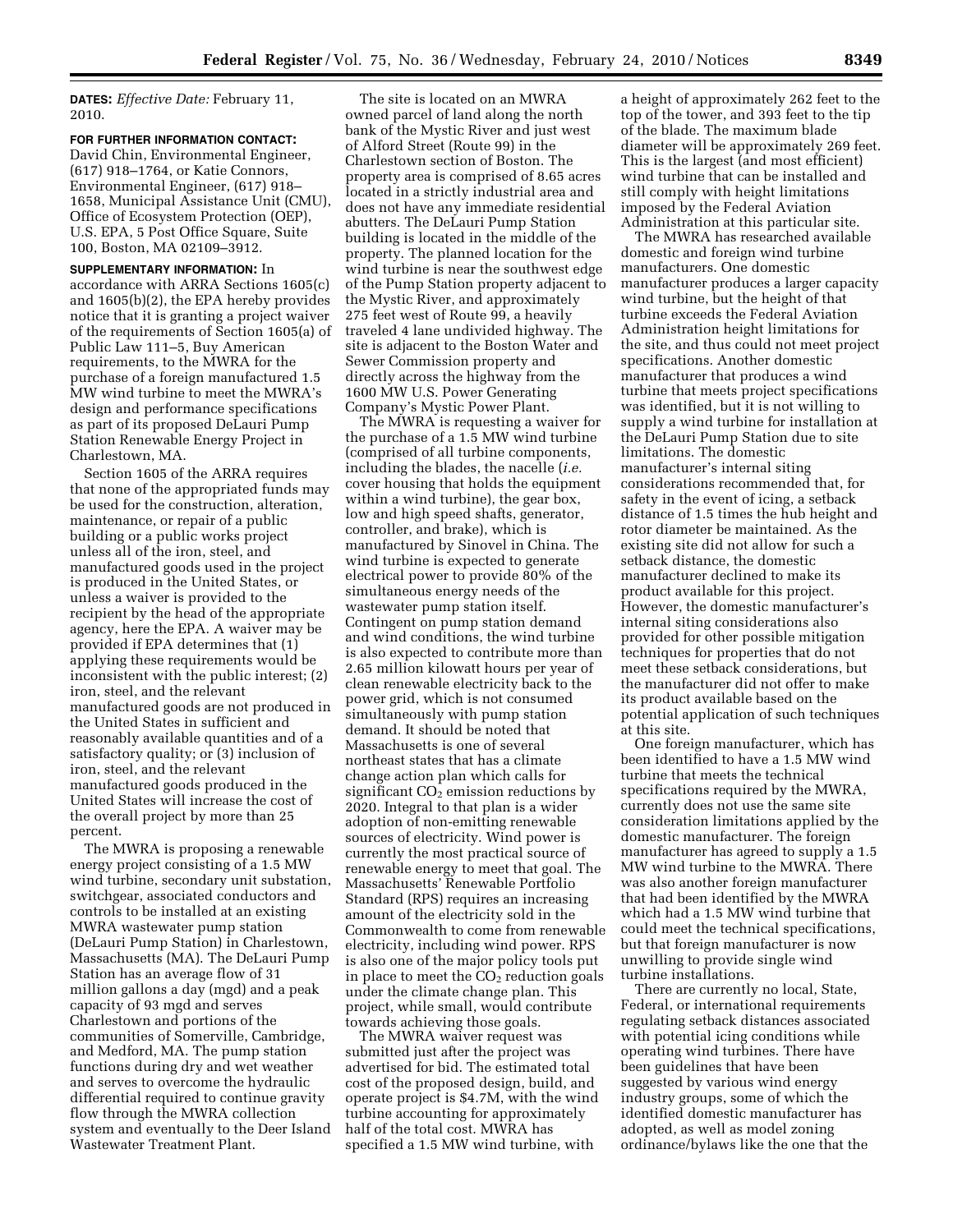Commonwealth of Massachusetts introduced in 2009. The technical aspect of detecting and controlling icing through instrumentation and equipment also is evolving.

Based on information provided to the EPA, MWRA has taken all of the necessary steps to obtain all necessary local, state, and federal approvals to move forward with the proposed project. The project has been reviewed by the following regulatory agencies: Federal Aviation Administration (*i.e.*  received a Determination of No Hazard to Air Navigation); the Boston Conservation Commission (*i.e.* an Order of Conditions); the Boston Redevelopment Authority; the Massachusetts Department of Environmental Protection (*i.e.* Chapter 91 Waterways License); Federal Communications Commission; and the Massachusetts Historical Commission. The MWRA has also completed significant public outreach to abutters (*i.e.* Boston Water and Sewer Commission, the Massachusetts Bay Transportation Authority, and the U.S. Power Generating Company), the Massachusetts Highway Department, local associations (*i.e.* City of Boston's Office of Neighborhood Services Department, the Charlestown Neighborhood Council (CNC), the CNC Development Committee, and the Charlestown Waterfront Coalition), local officials and Congressional staff.

Based on information provided by the MWRA, concerns associated with potential ice throws from the wind turbine were not raised during the permitting and public outreach process. It should be noted that there are a number of existing wind turbine installations in Massachusetts that do not conform to the site setback considerations used by the domestic manufacturer. However, because the site setback and associated safety considerations were the basis for the unavailability of the domestic wind turbine, EPA must address these considerations in its findings and determination on this waiver request.

A July 2008 University of Massachusetts (UMASS) Wind Energy Center research paper (Wind Turbine Siting—An Assessment of Safety Risks in Massachusetts and New England) suggests that the risks in these cases are relatively low. The paper references a study which notes that there have been no reported injuries from ice throws from wind turbines, despite the installation of 6,000 MW of wind energy worldwide. The UMASS study further suggests that while icing can be severe in New England, the incidence of icing events is relatively small. Several papers

have noted that the odds of being struck by ice fragments from a wind turbine are similar to those odds of being struck by lightning.

However, while these analyses place the low risks from ice damage or injury in the perspective of the experience available, the experience with these risks is largely anecdotal and has not been systematically assessed in situations where precautionary setback distances to heavily traveled public highways are not met. Several reports recommend that if setback distances cannot be maintained, alternative mitigation methods may be effective at limiting safety risks. As noted above, the use of mitigation measures—which may include monitoring the approach of conditions likely to lead to icing, shutting down the turbine in the event of icing, careful restart procedures, and a range of appropriate operational control strategies and measures—is also considered appropriate under the domestic manufacturer's internal siting considerations where setback distances cannot be met. This approach is consistent with available guidelines and model bylaws.

The MWRA, in discussions with the EPA Regional Office, has indicated that it will implement a mitigation plan to minimize any potential ice throws to ensure public safety. Commercial wind turbines have been designed with vibration sensors to detect any imbalance which might be caused by icing of the blades, resulting in an automatic shutdown (or preventing start up) of the turbine when this imbalance is detected. In situations where conditions indicate a risk of icing of wind turbine components, mitigation measures can be taken automatically or manually. The foreign manufacturer supplying the wind turbine to the MWRA has indicated that the turbine comes equipped with vibration sensors to shut down when ice build up is detected. The contractor who will install the wind turbine has indicated that the control system can be programmed to allow for manual start up as well, which will allow an operator to visually inspect the turbine to confirm that there is no ice remaining before the turbine is re-started. The MWRA will implement manual wind turbine operational control strategies during periods of ice accretion which include, but are not limited to: Curtailment of operation of the turbine, braking the blades in a "Y" to facilitate ice shedding directly underneath the wind turbine, and yawing the nacelle so that the blades are in the safest position for ice shedding. It may also post warning signs alerting personnel of the

potential risk in the area. Access to the turbine area site will be restricted during icing conditions, if necessary.

Based on the evaluation of all of the submitted documentation by EPA's technical review team, MWRA's statement that no U.S. manufacturer will provide a 1.5 MW wind turbine generator that meets project specifications is supported by the available evidence. In addition, the evaluation of the supporting documentation indicates that at least one foreign manufacturer, Sinovel, will provide its wind turbine at the proposed site. Accordingly, EPA finds that the Sinovel wind turbine is available on terms that address the basis of the unavailability of the domestic-made wind turbine if the MWRA's mitigation plan as stated above is implemented. EPA further finds that the MWRA's acceptance and use of this waiver represents a commitment by the MWRA to implement the mitigation plan, and that such continuing implementation will constitute the MWRA's basis for compliance with the requirements of ARRA § 1605 with respect to this wind turbine.

The purpose of the ARRA is to stimulate economic recovery by funding current infrastructure construction, not to delay projects that are "shovel ready" by requiring potential SRF eligible recipients, such as the MWRA, to find alternative project sites when appropriate and more timely and feasible measures are available consistent with project design standards and specifications. The imposition of ARRA Buy American requirements in this case would result in unreasonable delay and potentially the cancellation of this project as sited. The delay or cancellation of this construction would directly conflict with a fundamental economic purpose of ARRA, which is to create or retain jobs.

The April 28, 2009 EPA HQ Memorandum, ''Implementation of Buy American provisions of Public Law 111–5, the 'American Recovery and Reinvestment Act of 2009' '' (''Memorandum''), defines *reasonably available quantity* as ''the quantity of iron, steel, or relevant manufactured good is available or will be available at the time needed and place needed, and in the proper form or specification as specified in the project plans and design.'' The same Memorandum defines "satisfactory quality" as "the quality of steel, iron or manufactured good specified in the project plans and designs.''

The Municipal Assistance Unit (CMU) has reviewed this waiver request and has determined that the supporting